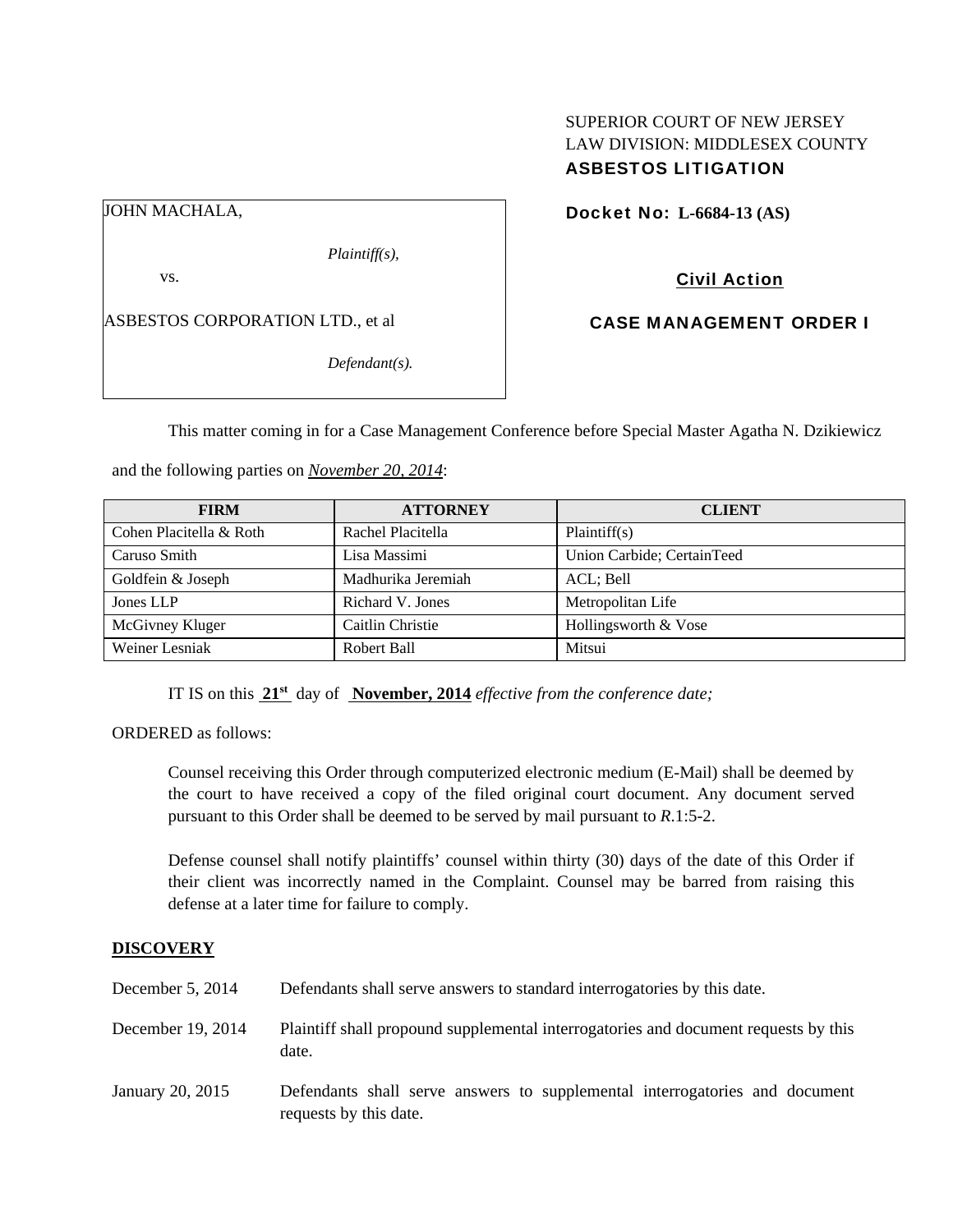| December 19, 2014 | Defendants shall propound supplemental interrogatories and document requests by<br>this date.                                                                                                               |
|-------------------|-------------------------------------------------------------------------------------------------------------------------------------------------------------------------------------------------------------|
| January 20, 2015  | Plaintiff shall serve answers to supplemental interrogatories and document requests<br>by this date.                                                                                                        |
| February 27, 2015 | Fact discovery, including depositions, shall be completed by this date. Plaintiff's<br>counsel shall contact the Special Master within one week of this deadline if all fact<br>discovery is not completed. |
| February 27, 2015 | Depositions of corporate representatives shall be completed by this date.                                                                                                                                   |

# **EARLY SETTLEMENT**

March 13, 2015 Settlement demands shall be served on all counsel and the Special Master by this date.

## **SUMMARY JUDGMENT MOTION PRACTICE**

- March 27, 2015 Summary judgment motions shall be filed no later than this date.
- April 24, 2015 Last return date for summary judgment motions.

# **MEDICAL DEFENSE**

- March 31, 2015 Plaint if shall serve medical expert reports by this date.
- May 1, 2015 Defendants shall identify its medical experts and serve medical expert reports, if any, by this date. **In addition, defendants shall notify plaintiff's counsel (as well as all counsel of record) of a joinder in an expert medical defense by this date.**

## **LIABILITY EXPERT REPORTS**

- March 31, 2015 Plaintiff shall identify its liability experts and serve liability expert reports or a certified expert statement by this date or waive any opportunity to rely on liability expert testimony.
- May 1, 2015 Defendants shall identify its liability experts and serve liability expert reports, if any, by this date or waive any opportunity to rely on liability expert testimony.

## **EXPERT DEPOSITIONS**

May 15, 2015 Expert depositions shall be completed by this date. To the extent that plaintiff and defendant generic experts have been deposed before, the parties seeking that deposition in this case must file an application before the Special Master and demonstrate the necessity for that deposition. To the extent possible, documents requested in a deposition notice directed to an expert shall be produced three days in advance of the expert deposition. The expert shall not be required to produce documents that are readily accessible in the public domain.

\_\_\_\_\_\_\_\_\_\_\_\_\_\_\_\_\_\_\_\_\_\_\_\_\_\_\_\_\_\_\_\_\_\_\_\_\_\_\_\_\_\_\_\_\_\_\_\_\_\_\_\_\_\_\_\_\_\_\_\_\_\_\_\_\_\_\_\_\_\_\_\_\_\_\_\_\_\_\_\_\_\_\_\_\_\_\_\_\_\_\_\_\_\_\_\_\_\_\_\_\_\_\_\_\_\_\_\_\_\_